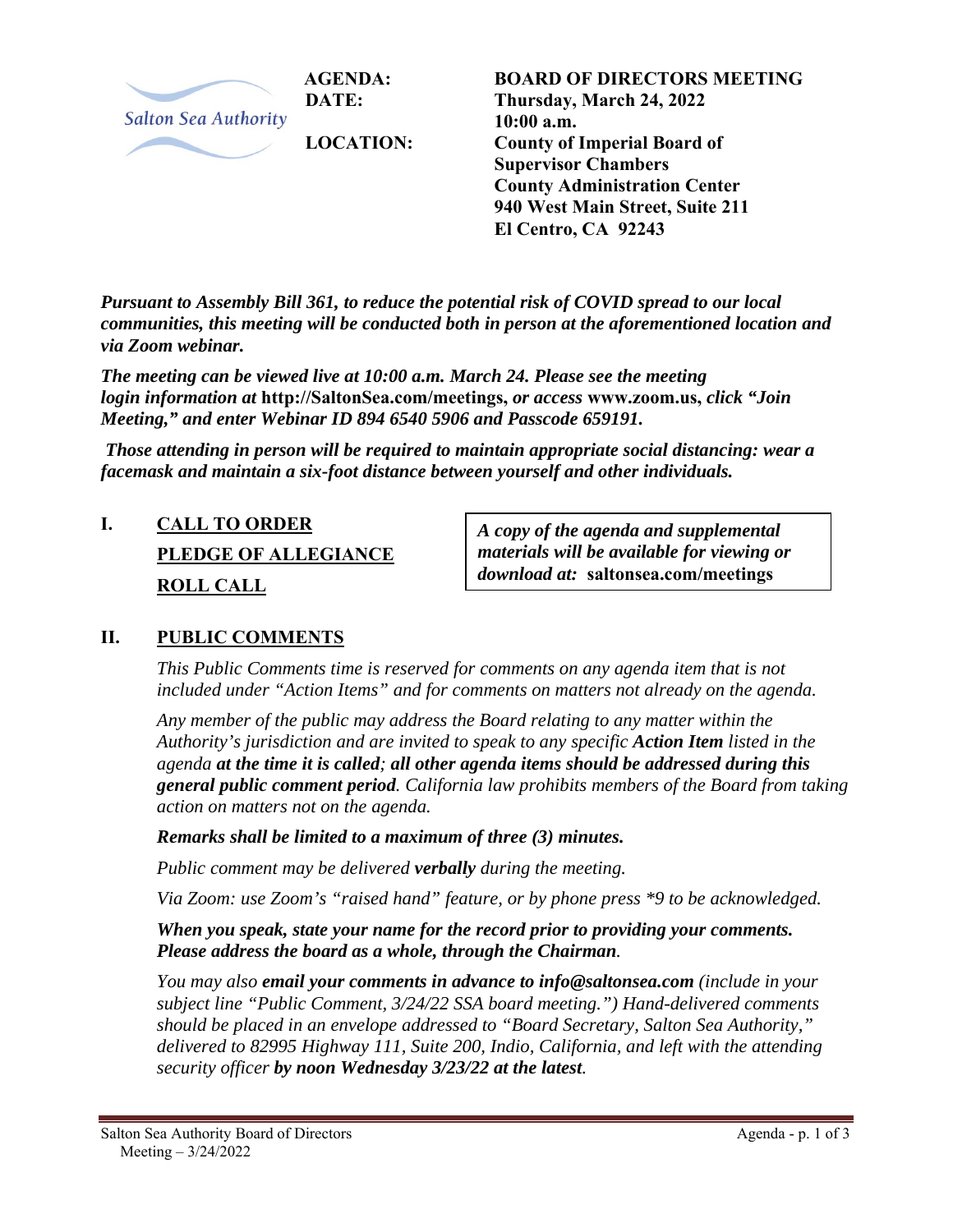*All written comments should include your name, address (addresses will be redacted), and whether it is for general public comment or a specific agenda item (number and topic). Comments received in writing, either by email or written, will be distributed to the Board, posted on the Salton Sea Authority website for public review and, if received before noon on Wednesday March 23, will be acknowledged during public comments. Written comments will not be read aloud into the public record.* 

## **III. BOARD MEMBER COMMENTS**

*This is a time set aside for members of the Board to share their thoughts and concerns regarding general Authority matters not on the agenda, ask questions of staff, and request that items be added to an agenda at a later date.* 

*The Brown Act expressly prohibits lengthy Board Member discussion of matters not on the agenda. The Board may at its discretion (by 4/5 vote) add items deemed to be an emergency to the agenda in order to engage in public discourse.* 

# **IV. ACTION ITEMS**

- A. CONSENT CALENDAR Approve, Receive, and File
	- 1. AB 361 Remote Meeting Authorization for March 24, 2022
	- 2. Minutes of Salton Sea Authority Board Meeting February 24, 2022
	- 3. Warrant Register Ratification for February 2022
	- 4. Internal Financial Report for: 7/01/2021 1/31/2022

### **V. SPECIAL PRESENTATIONS AND RECOGNITIONS**

- A. Salton Sea Summit Introduction of upcoming event jointly hosted by University of California at Riverside and the Pacific Institute - Kurt Schwabe, Ph.D., Associate Dean and Professor of Environmental Economics and Policy, School of Public Policy
- B. Torres Martinez Desert Cahuilla Indians Report on projects and activities Otoniel "Tony" Quiroz – Natural Resources Manager, Torres Martinez Desert Cahuilla Indians

### **VI. DISCUSSION ITEMS**

A. Salton Sea Air Quality Monitoring, Regulation, Enforcement, and Funding – Discussion and direction to staff - G. Patrick O'Dowd, Executive Director

# **VII. REPORTS**

- A. Federal
	- 1. Federal Activities Lisa Moore Lehman, Partner, Cultivating Conservation
	- 2. US Bureau of Reclamation (none)